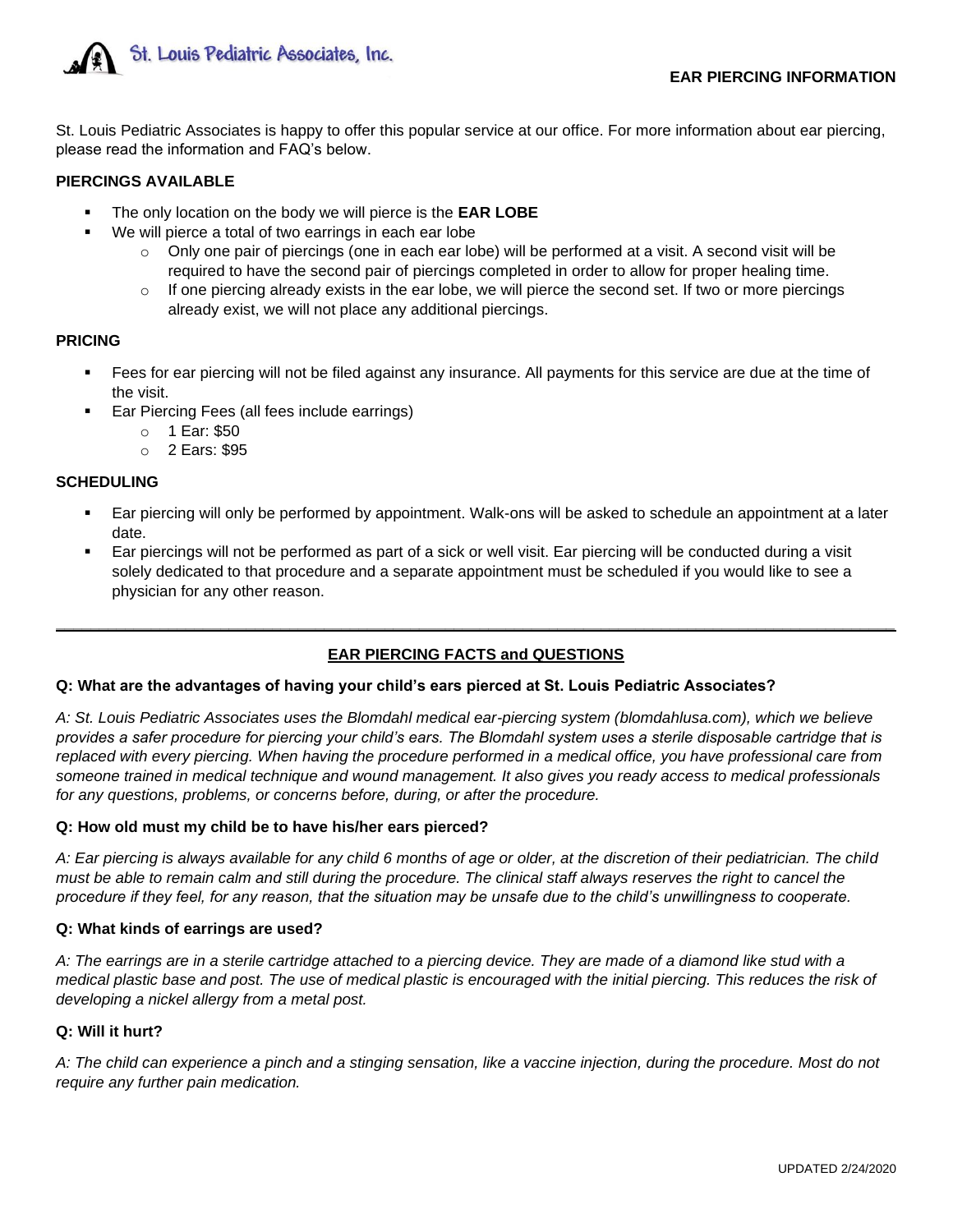

### **Q: What are the risks?**

*A: Ear piercings is a minor surgical procedure with similar risks to stitches or abscess drainage. Despite precautions, there is a small chance of infection, scarring or allergic reactions. Some people are prone to scarring and there is a small risk that a person could develop a keloid (an overgrown scar) formation at the piercing site. We do ask that you sign an informed consent waiver at the time of the procedure to verify that you have been notified of these risks.* 

### **Q: How do I care for my child's ears afterwards?**

*Ä: After piercing, you must clean the ear lobe with soap and water or benzalkonium chloride wipes twice daily. Every effort should be made to use clean hands whenever touching the ears or earrings. The initial piercing must be left in for 6 weeks before replacing.* 

### **Q: Do you offer piercing of any body part other than the ear lobe?**

*A: No*

### **Q: How can I find out more information?**

*Ä: Please call St. Louis Pediatric Associates during normal business hours to request more information or to schedule an appointment. Current patients of St. Louis Pediatric Associates are the only patients, on whom we will perform this service.* 

### **EAR PIERCING – AFTER CARE INSTRUCTION**

#### **It is important to follow the aftercare instructions recommended by your physician.**

- 1. Thoroughly cleanse your hands with antimicrobial soap prior to any contact with your newly pierced ears.
- 2. Cleans the front and back of your ears twice daily for the next 6 weeks by using the benzalkonium chloride antiseptic wipes, without removing the earring. Dry the area with a tissue. **(Do not use hydrogen peroxide or alcohol on the site.)** Gently slide the ear-piercing earrings back and forth with each cleansing; then, gently rotate the earrings.
- 3. After 6 weeks you may carefully remove the earrings permanently preferably after a shower.
	- a. Wash your hands
	- b. With one hand, take hold of the jewelry part of the earring
	- c. With the other hand, gently wiggle the back until it loosens
	- d. Take the earring out of the earlobe.
- 4. Replace the earrings immediately with other post type earrings! We recommend replacing the earrings with hypoallergenic earrings (surgical titanium, solid gold, or plastic)

#### **Important Information:**

- Do not touch your ears with unclean hands
- Do not remove the earrings until recommended by your physician
- Make sure your newly pierced ears remain clean and dry. Cover your ears when applying hair spray, perfume, etc.
- Take extra care when removing clothing over your head to prevent the earrings form getting caught
- Wear post type earrings continually for the first year after the piercing to ensure the piercing will remain the proper size. The holes can shrink, and the skin can grow over the area if there is no earrings to keep them open.
- Submerging your head in a swimming poll should be avoided for the first week after the ear piercing. Submerging your head in a lake/ocean should be avoided for 2 weeks.
- Cover earrings with a bandage while playing contact sports.
- Monitor for symptoms of infection:
	- o Spreading redness 48 hours after the ear-piercing procedure
		- o Pus/drainage form the holes
	- o Fever
	- o Intense Pain
- **Call the office at 314.576.1616 if you notice any symptoms of infection!!!**